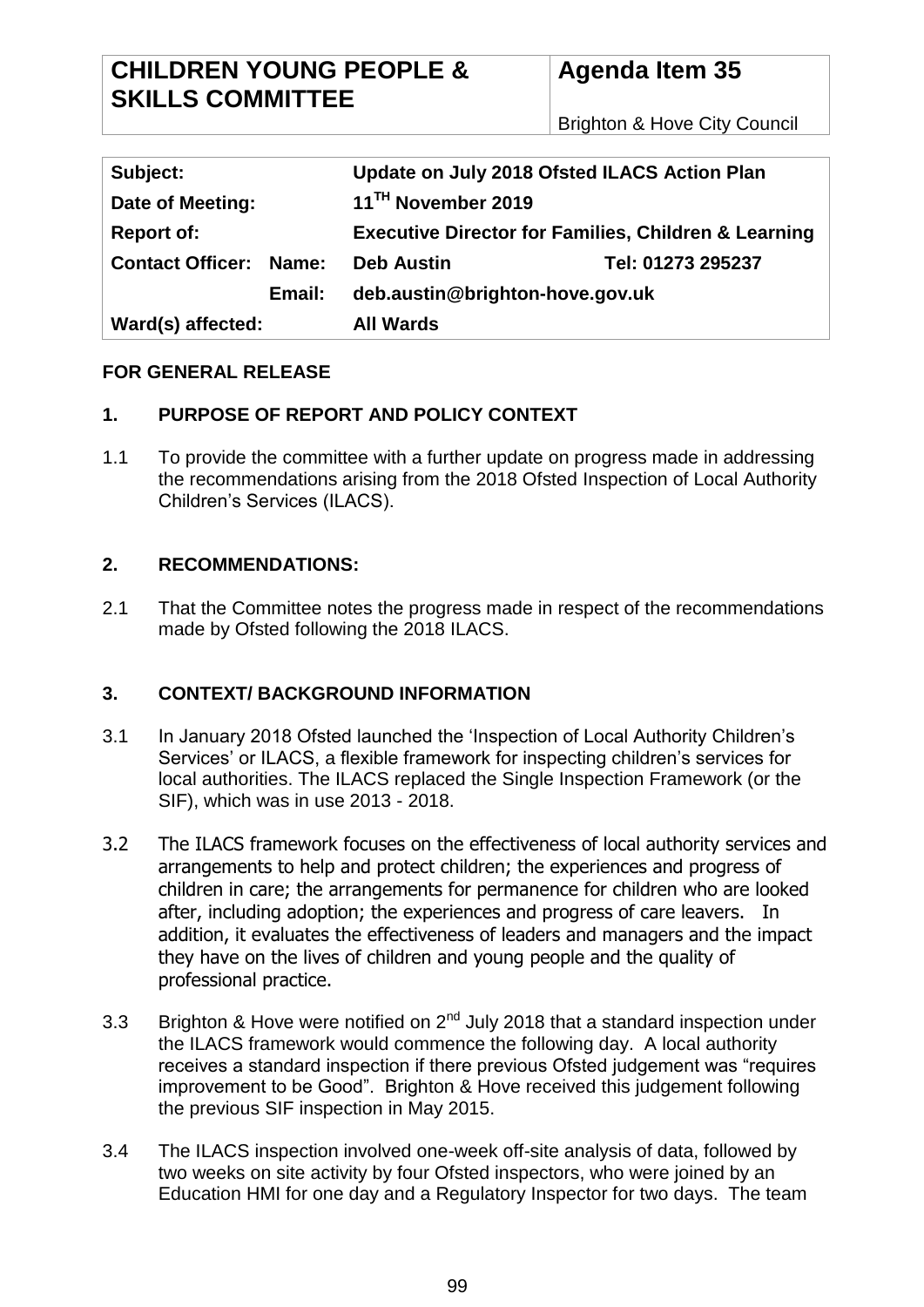were also joined by a Quality Assurance officer for several days across the inspection.

- 3.5 The inspection ran from  $9<sup>th</sup>$  July to 20<sup>th</sup> July 2018. During the inspection Ofsted looked at over 200 cases, met with young people and a group of foster carers. They spoke with adopters and visited all the social work teams across the city. They spent much of their time with social workers talking about cases and reviewing case files.
- 3.6 The inspection report was published on 21<sup>st</sup> August 2018 and confirmed the overall effectiveness as Good, an improvement on the 2015 Requires Improvement judgement.
- 3.7 Sub judgements were:
	- The impact of leaders on social work practice with children and families Good
	- The experiences and progress of children who need help and protection Requires improvement
	- The experiences and progress of children in care and care leavers Good

Ofsted recognised the effective work that had taken place to improve service since the 2015 inspection. Leaders were judged to have improved services which had resulted in children in need of early help and children in need of protection receiving prompt and appropriate help in line with their needs.

- 3.8 Children in care and care leavers were judged to be in receipt of a good service, with improvements in the planning for these children resulting in timely childcentred work and a positive impact on their lives. Social workers and managers were seen to be aspirational for the children in their care and to demonstrate a strong focus on improving their experiences and outcomes.
- 3.9 Social workers' morale was noted to be high, that they enjoyed working in Brighton and Hove and had a good understanding of the children they work with. Senior managers worked purposefully across the partnership to tackle exploitation, including the growing problem of criminal exploitation leading to the development of a detailed understanding of risk in the area.
- 3.10 The response to unaccompanied asylum-seeking children was identified as a strength. Social workers knowledge was highlighted as was their ability to carefully assess the needs of these children and to advocate to ensure that their health, education and well-being needs were well met.
- 3.11 There were 5 recommended areas of action identified by Ofsted:
	- Case recording to be consistent in all areas
	- Response to Children in Need to be as robust as that for Children in Need of Protection and Children in Care
	- The progression of pre-proceedings work to be effectively monitored to reduce any delay
	- The response to children who go missing, in particular Return Home Interviews to be more robust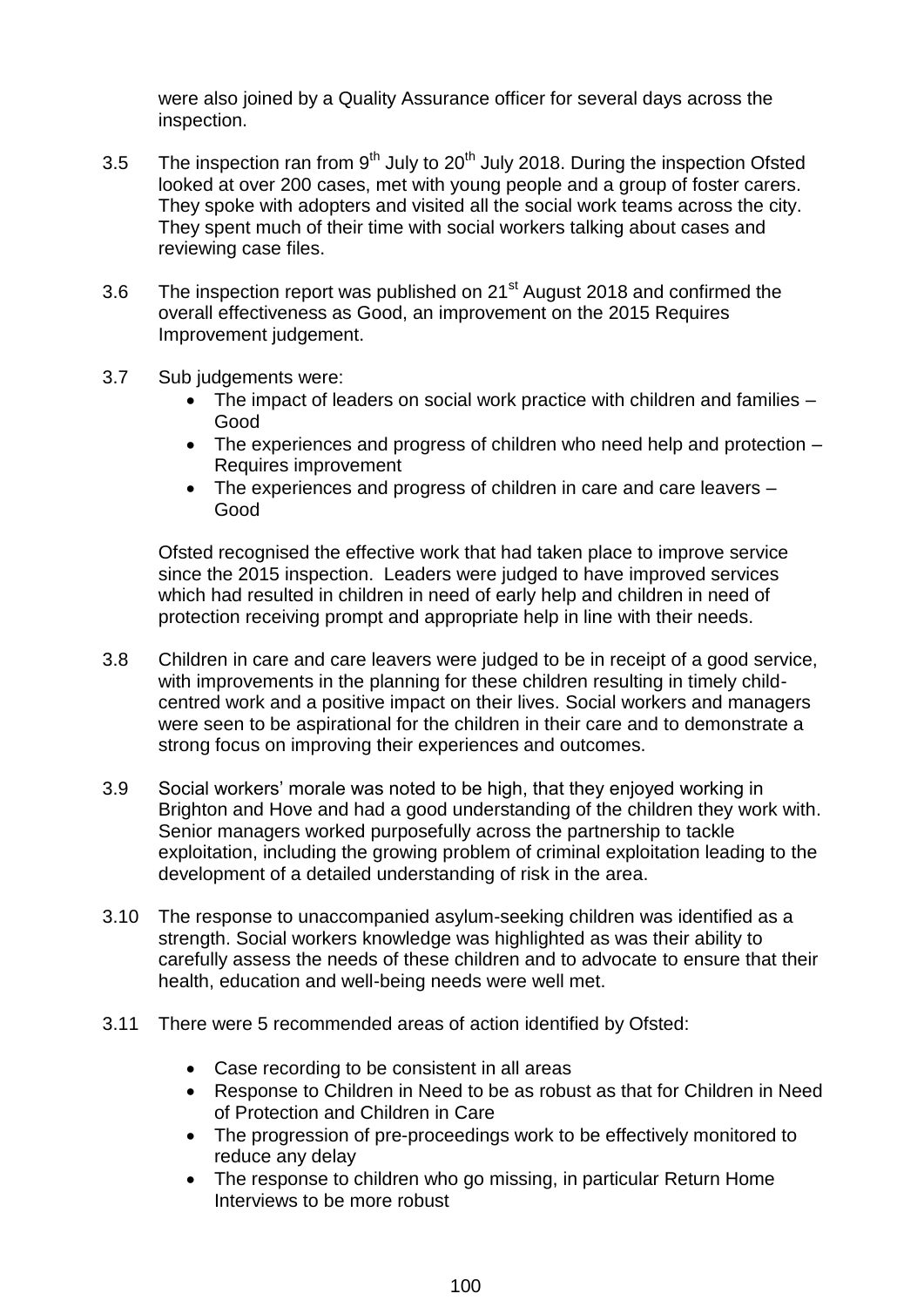- All private fostering and care leaver cases to be allocated to named workers
- 3.12 An ILACS action plan was drafted and this was presented to Children, Young People & Skills Committee on 17<sup>th</sup> September 2018.
- 3.13 Since this time, further progress has been made in addressing the recommendation made by Ofsted with 3 of the 5 actions fully addressed:
	- A pre-proceedings tracking forum, chaired by a Head of Service, has been established and meets on a quarterly basis to ensure effective oversight of relevant cases and that delay is minimised.
	- The contract for undertaking Return Home Interviews (RHI) was terminated in August 2018 and the service brought in house resulting in improved performance. A dedicated RHI worker is now part of the Adolescent Service and is co-located at the Front Door for Families. In addition to undertaking RHIs for cases not open to social work services, the RHI worker attends weekly missing meetings with the police and is linked into the Adolescent Vulnerability & Risk Meeting, thereby enabling intelligence to be shared across the partnership and patterns and trends to be identified.
	- Recruited staff are now in post and all private fostering and care leavers cases have an allocated worker.
- 3.14 Significant work has been undertaken to ensure that the social work response to Children in Need is robust and responsive. This has involved a review of procedures and processes, building in mandatory review mechanisms to ensure social work intervention is purposeful and impacts positively upon outcomes for children and their families. A Child in Need steering group, comprised of frontline practitioners and managers, has been working on devising new documentation and piloting these. The new system will be launched on  $1<sup>st</sup>$  October 2019 with presentations to partners scheduled to ensure multi-agency sign up to the new arrangements. Additionally, a Lead Practitioner for Children in Need has been appointed to support social work staff with this new approach to Child in Need cases. Whilst this work has been in development, there has been an improvement in Child in Need work under the existing procedures, with Pod Managers and Heads of Service promoting this work within their teams, ensuring effective oversight and supervision. Quality assurance activity shows that 63% of (52 out of 81) CIN cases audited over Q3 & Q4 18/19 & Q1 19/20 were judged overall as Good; 100% of cases CIN cases audited during Q4 18/19 & Q1 19/20 had a standalone Plan and 90% had evidence of effective analysis of risk and strengths; supervision & management oversight; involvement of child/young person. There remains work to do to ensure every case has a chronology and genogram on record.
- 3.15 Consistent good quality case file recording is a key component of excellent social work practice. Records should be written in a way that enable a child and their family to have a clear narrative about why decisions were made and what their purpose is. The current Integrated Children's System (CareFirst) is a barrier to achieving this given the limitations of the system. A new system, Eclipse, has been procured and from September 2020 this will enable social workers to use technology to record in a more innovative way (e.g. audio files & photographs).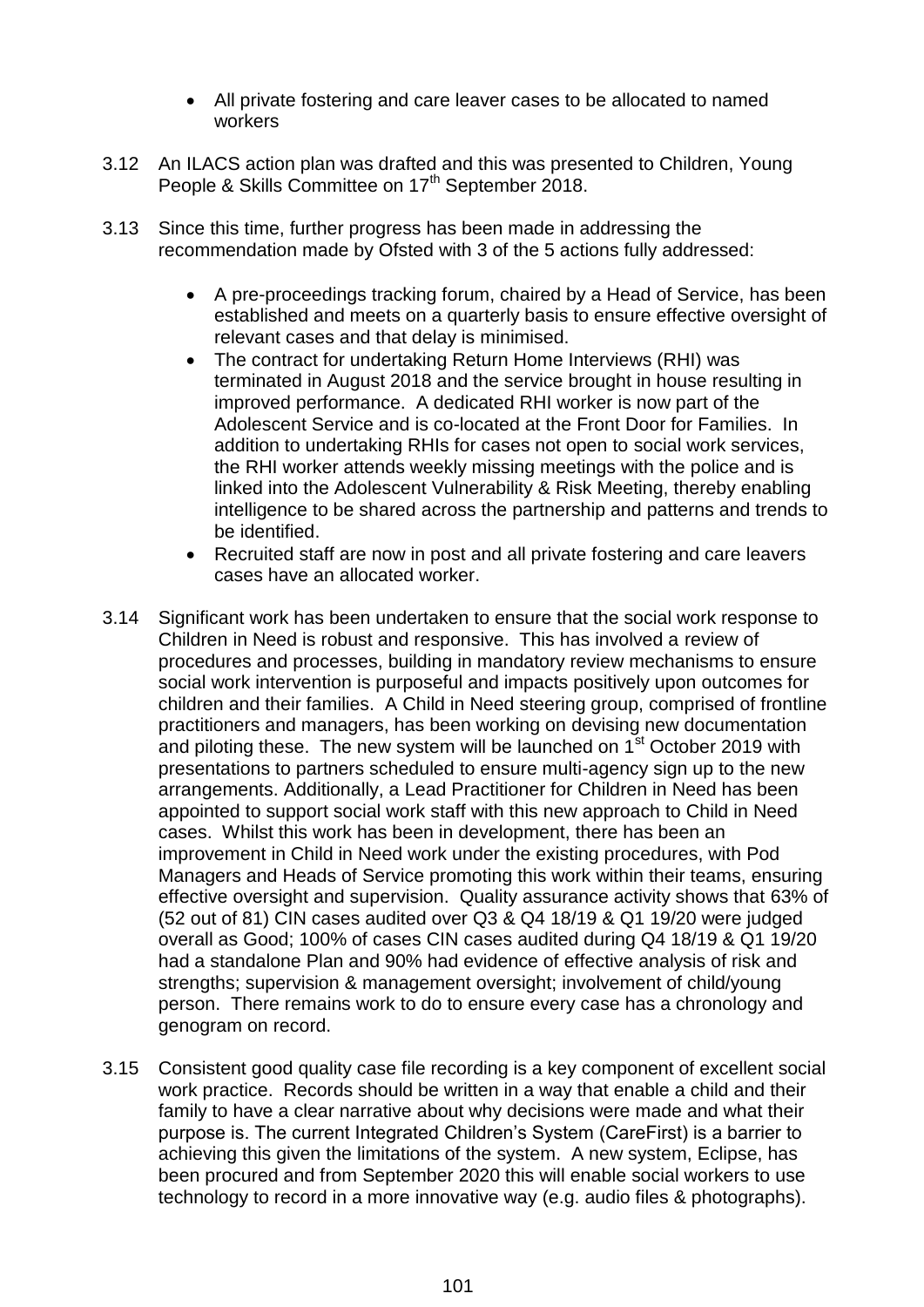Work has also taken place to review current assessment documents to ensure these are child and family focused and support the social worker to record in a way that is proportionate and meaningful. The One-Story Recording Group, comprised of front line practitioners and led by the Principal Social Worker, oversees this work. A recording audit was completed in May 2019 and this highlighted the areas that continue to require improvement, namely the use of chronologies and genograms.

- 3.16 Appendix 1- Updated ILACS Action Plan- details progress made against the 2018 recommendations.
- 3.17 Whilst receiving an Ofsted overall judgement of Good is an achievement, there is still work to do. All children who require a social work service should consistently receive a high-quality service that builds on the strengths in families and improves outcomes. The service is committed to moving from Good to Great and areas for further development include:
	- The 'One Story' model of relationship-based assessment and recording (including the use of chronologies) is further embedded supported by the new Eclipse integrated children's system.
	- A continuation of the successful recruitment and retention of social workers to provide stability and continuity for families.
	- Further development of the Fostering Development Programme to provide children in care with high quality well supported placements, which meet budgetary targets.
	- Building resilience in families where exploitation is a feature and the embedding the response to contextual safeguarding issues in practice, via innovative and creative approaches.
	- Providing community and wider family support to families at the earliest opportunity via the introduction of earlier Family Group Conferences.
	- Developing a reunification project so children & young people can safely return to the care of their family at the earliest opportunity.

## **4. ANALYSIS & CONSIDERATION OF ANY ALTERNATIVE OPTIONS**

4.1 The statutory inspections of children's social work services are conducted under S136 of the Education and Inspections Act 2006.

## **5. COMMUNITY ENGAGEMENT & CONSULTATION**

5.1 The voice of children, young people and their families is an integral part of social work delivery in the city. The inspection report is positive about the engagement of children and young people, in particular with children in care and care leavers.

### **6. CONCLUSION**

6.1 Ofsted have judged Brighton & Hove to overall be delivering Good children's social care services. Work has taken place over the past 12 months to improve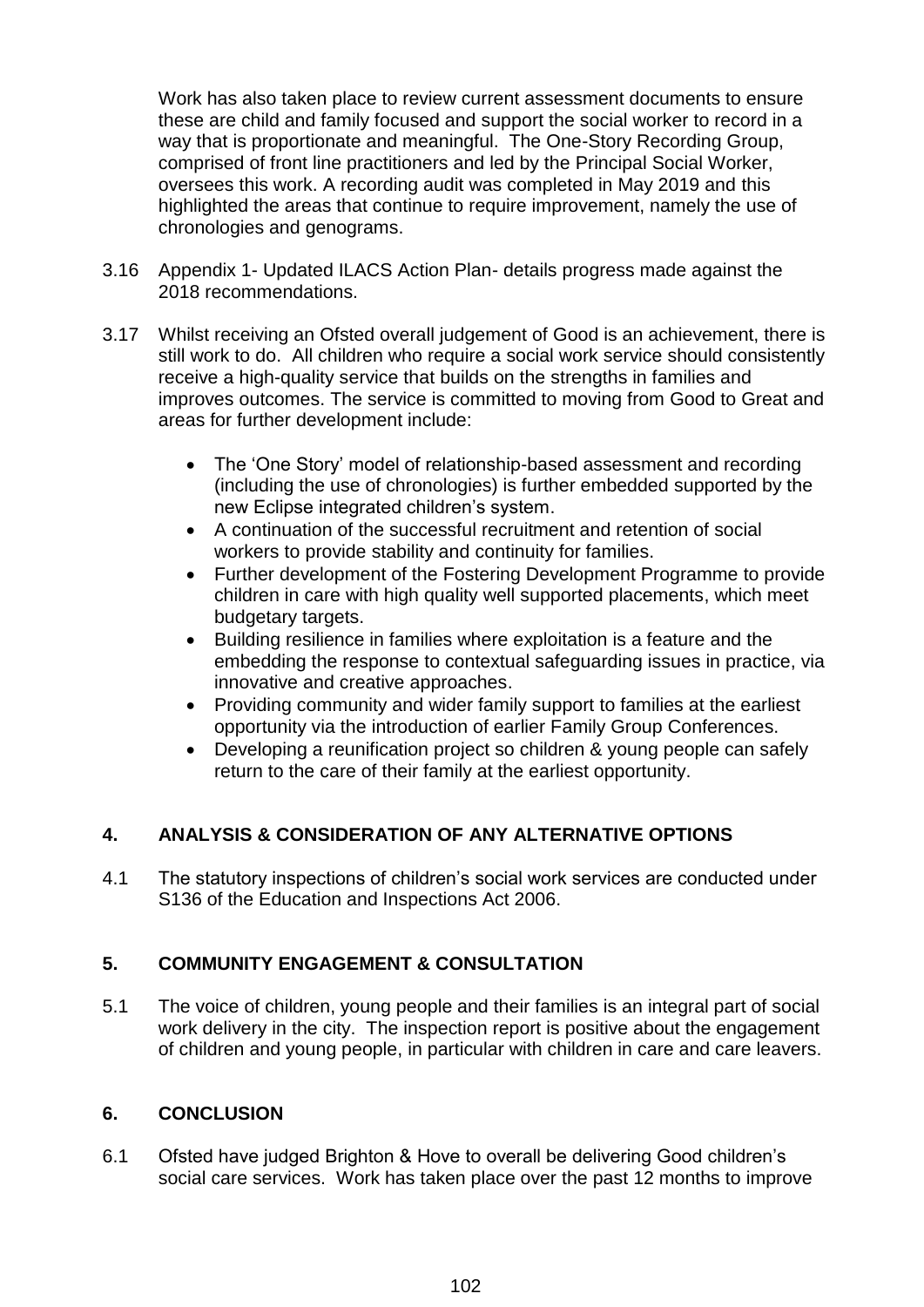the quality of social work provided to all children, regardless of their legal status but there remains further work to do.

6.2 The main areas that require further improvement are case file recording and the response to Children in Need. Both areas have been a priority in terms of strategic development over the past 12 months and there are clear plans in place to deliver further improvement over the coming months. The procurement of a new integrated children's system, Eclipse, will further support these improvements.

## **7. FINANCIAL & OTHER IMPLICATIONS:**

#### Financial Implications:

7.1 There are no financial implications as a direct result of the recommendations in this report. The procurement of the new integrated children's system has been fully funded and resourced without impacting on operational budgets within Families, Children and Learning.

*Finance Officer Consulted: David Ellis Date: 24/09/2019*

#### Legal Implications:

7.2 In seeking to meet and exceed the ILACS framework measuring the effectiveness of local authority services and arrangements to help and protect children, the Council will be enhancing the ability to meet a range of statutory duties to children and families, including those children for whom the council are corporate parents.

*Lawyer Consulted: Natasha Watson Date: 30.9.19* 

### Equalities Implications:

7.3 Broader arrangements for children and young people with disabilities are covered in a separate local area SEND framework. The 2018 ILACS inspection found that "disabled children benefit from high quality, responsive support" and that the support for unaccompanied asylum-seeking children was a strength, with social workers giving "good consideration to children's cultural and religious needs".

#### Sustainability Implications:

7.4 None

Any Other Significant Implications:

7.5 None